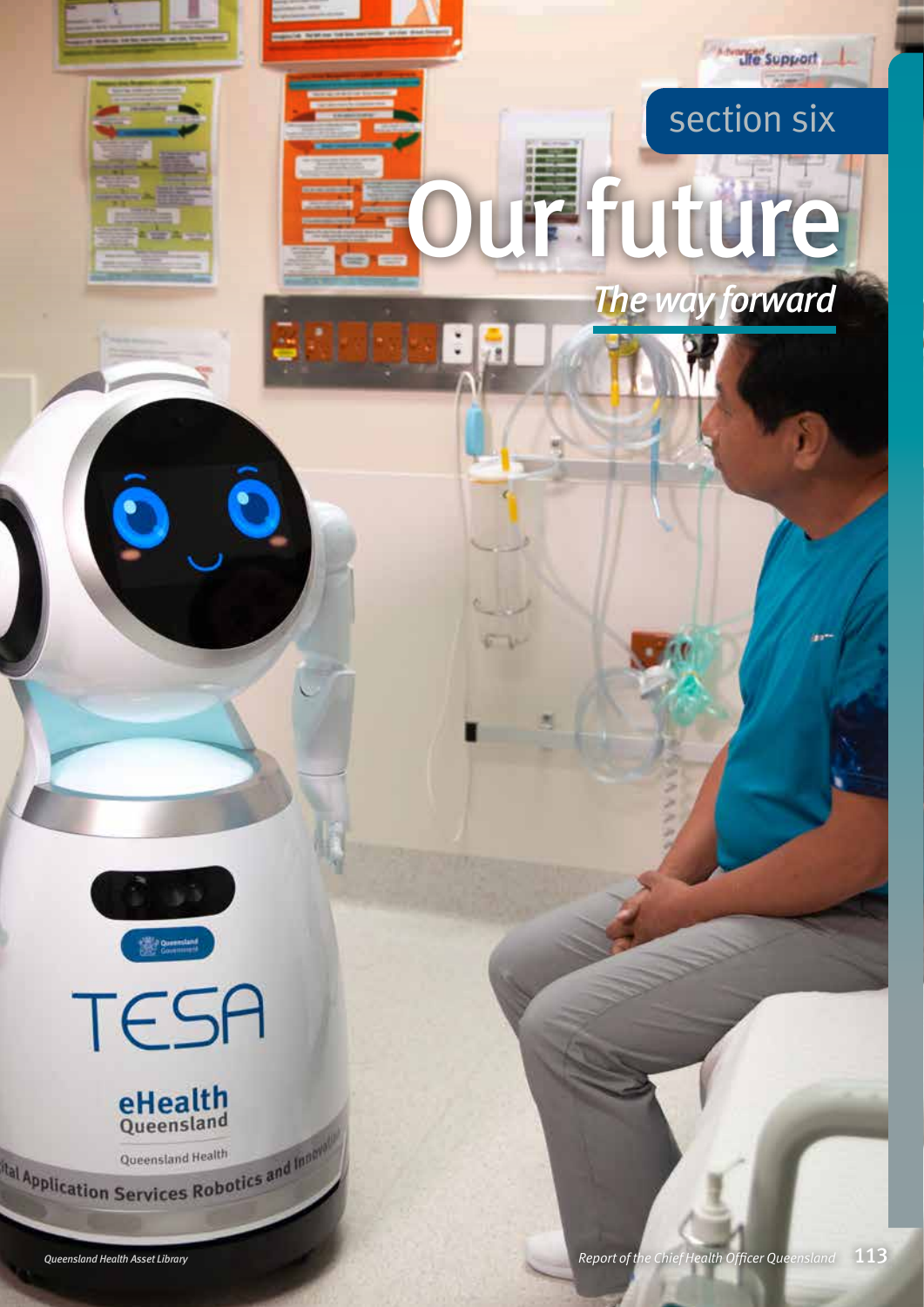## Introduction

This report has provided a snapshot of the recent health status of Queenslanders and overall it is a good story. We have come a long way and made many positive strides forward to improve our health and wellbeing. We were in a strong position to address COVID-19 and by continuing to work together, and inclusively, our future will be a bright one.

Our future will be supported by Queensland confirming the right of everyone to the highest attainable standard of physical and mental health as an integral part of human rights.404 Core to that right being realised is a strong health system based on principles of equity. The passage of the *Human Rights Act 2019* makes Queensland the third Australian jurisdiction to implement human rights legislation, after the Australian Capital Territory in 2004 and Victoria in 2006. For the first time in Australia, the Queensland *Human Rights Act 2019* has included the right to health services (Section 37). Key principles of the Act include protecting and promoting human rights and building a dialogue and culture that respects those rights.<sup>405</sup>



## Our people

We have ongoing change to the age distribution of Queenslanders, like most developed countries where advances in health and improvements in our environments mean we are living longer. Our fertility rate continues to decline, as it is in most developed countries of the world, slowing population growth. This is largely due to social and economic factors influencing the decision by young adults, particularly women, to have children.406 Immigration (from both interstate and overseas) is currently contributing the most to our population growth. If immigration patterns change markedly in the post COVID-19 era, particularly declines in working-age adults, this will place further pressure on the age distribution of our population, our workforce and the ability to care for our aged.

We are a diverse population and keeping us healthy means accounting for that diversity in our strategies to reduce the burden of disease. Initiatives that support rural and remote communities with respect to their health and overall wellbeing are important given the clear disparities that exist in health status and outcomes compared to their urban contemporaries. Some of the many ways in which this is being addressed is the

newly established Office of Rural and Remote Health which focuses on the health workforce in these regions. The health of Aboriginal and Torres Strait Islander people is improving and we recognise that Aboriginal and Torres Strait Islander people are best placed to advise what the needs and solutions are. This is why our focus will be targeted towards more communitybased initiatives and partnering with Aboriginal and Torres Strait Islander people to ensure their voice is heard and implemented when it comes to the direction of government policies and programs.

# Our health

By almost all international standards, the overall health and wellbeing of Queenslanders is at a high level, largely due to world-class health systems and long-term prevention efforts to reduce the burden of disease such as reducing smoking and improving maternal and child health. However, disparities persist and people living in Queensland's rural and remote regions and those in the most socioeconomically disadvantaged groups are experiencing excess burdens of disease and injury and barriers to achieving and maintaining healthy lifestyles.

There are some challenges we are facing that are influencing the prevention, onset and management of disease, disability and injury, not least the mental health and wellbeing of our people. More people are experiencing anxiety and depression, and more are accessing health care for those issues. There is now considerable evidence that the effect of stress on neurological and immunological development and responses (particularly chronic inflammation) is an important component cause in the pathway to chronic disease.<sup>17</sup> At the severe end of the spectrum, suicide, drug and alcohol use, domestic violence and child abuse are concerning at any level. There are groups in our communities who are most at risk of poor mental health and wellbeing. These include our youth, the un- and underemployed, rural and remote communities, LGBTIQ+ people, Aboriginal and Torres Strait Islander people, our homeless, our carers and people arriving in Queensland through humanitarian programs. The effect of COVID-19 on our current mental health status is not yet fully known, however, emerging data suggest the impact may be profound and will continue to shape our mental health and wellbeing for years to come.

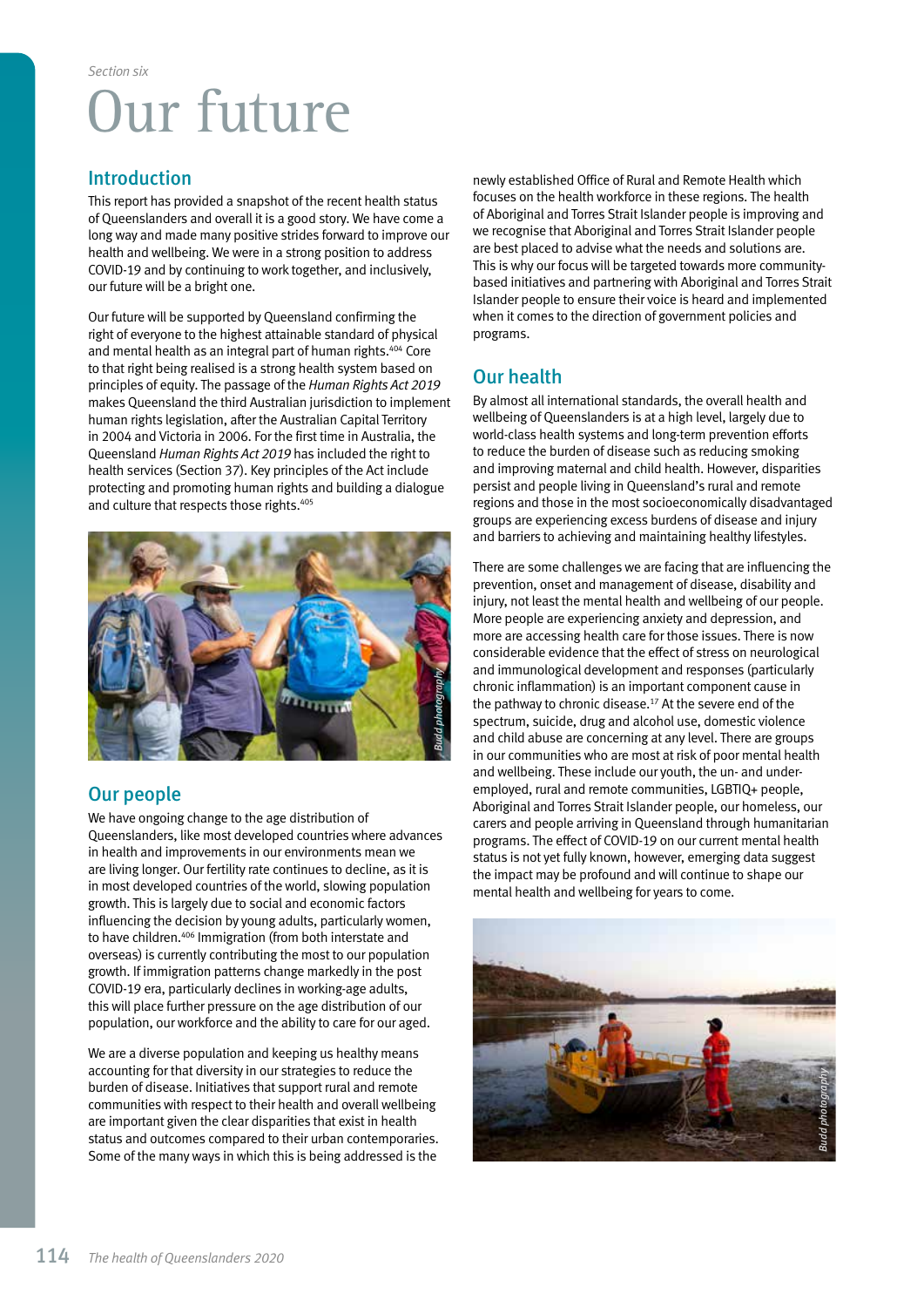A major challenge is how to maintain our quality of life as non-fatal disease burden continues to rise. While we are living longer, we are living with more years of poor health and reduced wellbeing. Chronic diseases continue to be the leading contributors to disease burden, particularly when multimorbidities are present. Dementia, frailty, musculoskeletal disorders and haematological disorders will continue to increase as our population ages. It is estimated that 38% of the disease burden is due to modifiable risk factors.82 Unless major inroads into improving our diets and physical activity are made, lifestyle diseases such as diabetes and their sequelae will continue to rise sharply. This has numerous implications for society, the economy and health services. Further, increasing evidence supports the critical role of pre-natal, perinatal and postnatal influences on lifelong health trajectories and the development of chronic disease.118 While focus on the first 1000 days is doing much to positively influence these trajectories, and is now extending to the first 2000 days, greater emphasis is needed on pre-conception health, including that of fathers.

The 2019 influenza season, COVID-19 and the problems we face with growing antimicrobial resistance demonstrate the continuing importance of infections, many of which are largely preventable and disproportionately affect lower socioeconomic groups and those with underlying chronic conditions. With changing natural environments due to population pressures and climate change, we are likely to see more new infectious diseases emerge or existing ones extend into populations not previously affected, such as tropical mosquito-borne viruses.

We have made substantial progress in reducing the incidence of HIV and, in high-income countries, people infected are no longer dying of AIDS. Other sexually transmitted infections, however, are continuing to rise (for example, chlamydia and syphilis) potentially indicating new approaches to safe sex are needed. We need to maintain confidence in our world-leading immunisation programs and strengthen programs dedicated to improving coverage in disadvantaged and/or hard-to-reach children and adults in our communities. This will become increasingly important as new and better vaccines become available.

Remarkable achievements have been made in survival for our leading cancers (breast and prostate cancers) and in the prevention of some cancers (cervical cancer). We now have a cure for Hepatitis C, a leading cause of liver cancer and other chronic diseases.407 Elimination of Hepatitis C globally is possible if access to treatment is not limited by cost.<sup>408</sup> However, there are still many cancers for which prevention, extended survival or a cure remains elusive. The rise of genomics and precision medicine offers new potential and Queensland researchers and health service providers are at the forefront of many of these advances supported by Queensland Genomics.409

Falls, road trauma and assault continue to dominate injuries in Queensland and are leading causes of long-term disability. The causal pathways are complex, but the safety and design of our physical environments are critical to falls and road trauma. Addressing the key factors associated with assault will involve examining our culture around gender and racial attitudes and beliefs, alcohol misuse, substance use and mental health.



As our population ages, the contribution of falls to overall burden of disease will continue to rise. Reducing that burden will involve addressing the safety of the physical environments in which our elderly live as well as other factors such as minimising the risk of medication errors which can lead to side effects as such as disorientation and dizziness.410 Interventions that reduce the risk of osteoporosis and improve bone density will lower the risk of adverse fall outcomes such as fractures.<sup>411</sup>

We have substantially reduced the number of people dying on our roads but there are more crashes. Measures to improve pedestrian and cyclist safety, responsible use of motorised scooters and reducing driver fatigue and distractions will remain key strategies to reducing the health burden caused by road  $trainma<sup>412</sup>$ 

#### Our health services

Approaches that will continue to feature prominently in Queensland in the coming years will include:

- active and meaningful consumer engagement in health service policy, planning and delivery
- harnessing new technologies to provide more people with high quality services at less cost and to better investigate health conditions to protect Queenslanders
- building the capability of our health workforce with respect to mental health and wellbeing, aged care and the needs of our culturally, linguistically and geographically diverse population
- continuing to enhance and provide equitable access to early intervention and high-quality care for rural and remote Queenslanders and Aboriginal and Torres Strait Islander communities.

There are many initiatives that have been implemented in Queensland over recent years to improve the quality and efficiency of health services, and many of these are detailed in Queensland Health's annual report and the annual reports of the various HHSs. There is a growing focus on patient reported outcomes, quality of life and managing patients outside of the hospital. The successes of Telehealth, 13 HEALTH (13 43 25 84), specialist outreach programs and *"Hospital in the Home"* illustrate how effective care can be safely delivered outside of a clinical setting. Our ambulance, aeromedical and retrieval services are continuing to expand their expertise in pre-and out of hospital care to reduce morbidity and mortality.